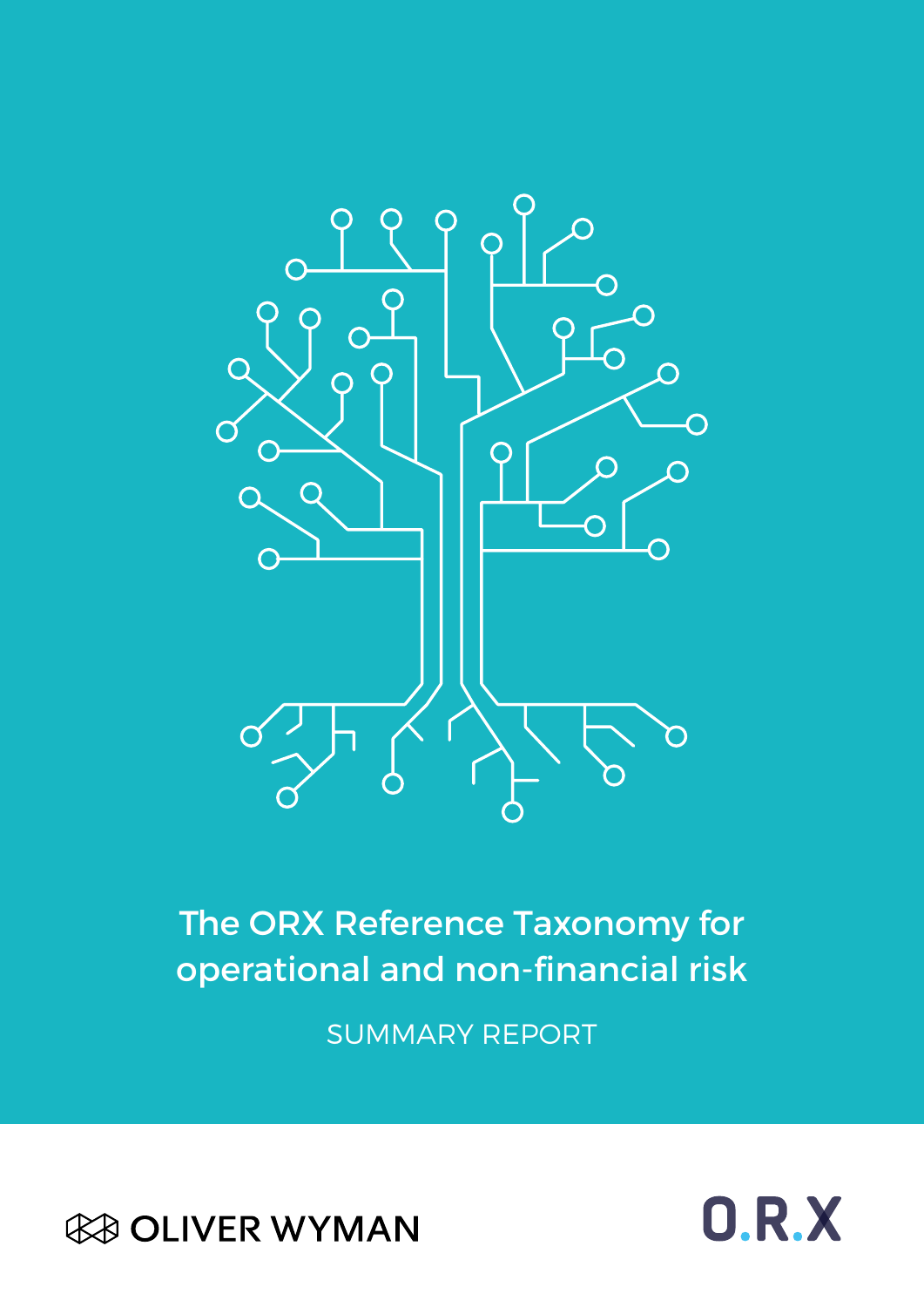### ORX contacts:

Dr Luke Carrivick Head of Research and Information

luke.carrivick@orx.org

Steve Bishop Head of Insurance and Risk Information

steve.bishop@orx.org

## Oliver Wyman contacts:

Evan Sekeris Partner

- **In** @Oliver Wyman
- [@OliverWyman](https://twitter.com/OliverWyman)

evan.sekeris@oliverwyman.com

Thomas Ivell Partner

thomas.ivell@oliverwyman.com

Valerie Wong Engagement Manager

valerie.wong@oliverwyman.com

#### Follow ORX:

- **m** @ORX Association
- **W** @ORX Association

#### Follow Oliver Wyman:

This changing risk profile, combined with a recent shift of focus away from capital measurement towards risk management, means that many organisations are updating their operational risk taxonomies. In doing so, they are deviating from Basel Event Types<sup>2</sup> and in the absence of a common standard, we have observed significant divergence.

## Executive summary

## A strategic priority for ORX and the operational and non-financial risk community

There has been a substantial change in the operational risks faced in financial services over the last 15 years. Risks such as Conduct, Cyber and Third Party have risen in importance and now dominate boardroom agendas<sup>1</sup>. How organisations think about this expanding portfolio of threats and manage them in a consistent way is underpinned by their risk taxonomy.

The ORX Reference Taxonomy<sup>3</sup> is our first iteration of a full taxonomy that goes deeper into level 2 risks. It is an enhancement of the [award-winning](https://managingrisktogether.orx.org/news-and-blogs/orx-wins-initiative-year-2019-operational-risk-awards)  [level 1 reference taxonomy](https://managingrisktogether.orx.org/news-and-blogs/orx-wins-initiative-year-2019-operational-risk-awards) which was developed in 2018<sup>4</sup>. At this stage it is provided as a guide to the industry, and to encourage a convergence of thinking; it is not intended as a standard and will not be adopted in the ORX global and regional loss data exchange services. It consolidates information from 60 different taxonomies into a single coherent reference.

The strategic priority of this ORX initiative, supported by Oliver Wyman, was to create a common point of reference and thereby solid ground for industry discussion about developing operational risk taxonomies. This lays the foundations which allow consistent industry sharing of insights and data over the coming years.

## An industry point of reference

To best use this work, it is important to understand that:

### 1. This is a reference

We have published a reference taxonomy which collates many individual operational risk taxonomies in a sensible way. It is intended as a useful resource against which organisations can benchmark and improve practice. It is unlikely to meet every need without some customisation.

### 2. It can be used in different ways

Given the thematic nature of some risks (such as cyber), it is possible to adapt the ORX Reference Taxonomy to meet your business needs. For example, users could create meaningful groups of level 2 risks which do not appear within the same level 1 in the reference taxonomy, or they could align reference taxonomy level 2 risks to alternative level 1 risks in their own taxonomy.

### 3. There is a connection to Basel

It is important to note that taxonomies had not moved completely away from Basel Event Types; more accurately, they had evolved and expanded them. We observed common changes, and the reference reflects this:

#### • A change of language

Some risks closely corresponding to Basel Event Types, but with a change of language.

#### • Greater focus on misconduct

Risks which expand the Clients, Products and Business Practices category and provide greater granularity, such as Compliance, Financial Crime and Misconduct.

#### • An elevation of material concerns

Risks that have risen in prominence and are elevated to level 1. This includes Information Security, Cyber, Data, Model and Third Party.

is provided free of charge to all ORX members. It is available to other financial organisations - please<br>contact communications@orx.org for further details. Commercial use of both the summary and<br>detailed ORX Reference Tax

� <https://managingrisktogether.orx.org/research/operational-risk-horizon-2019> � <https://www.bis.org/bcbs/qisoprisknote.pdf> � The public summary of the ORX Reference Taxonomy (copyright ORX 2019) is freely available for all financial organisations to benefit from. The more detailed ORX Reference Taxonomy and guidance

� <https://managingrisktogether.orx.org/news-and-blogs/orx-wins-initiative-year-2019-operational-risk-awards>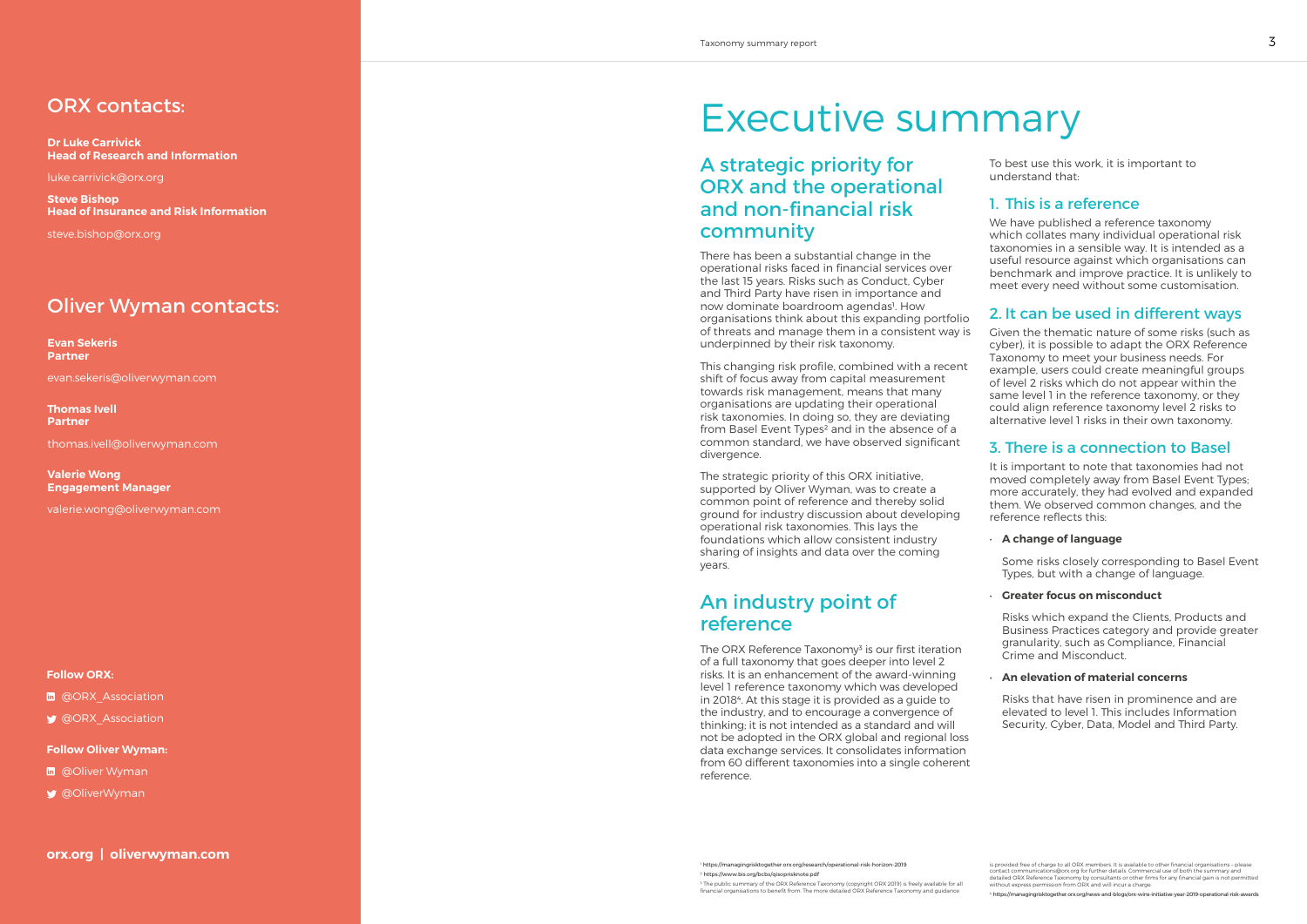

- Third Party Statutory Reporting and Tax Business Continuity Data Management Information Security (including Cyber)
- People
- Transaction Processing & Execution
- **Technology**
- Internal Fraud
- External Fraud
- Physical Security & Safety
- **Conduct**
- Financial Crime
- Regulatory Compliance

## This infographic shows the connection of the ORX Reference Taxonomy to the Basel Event Types



Below are the level 1 event types in the ORX Reference Taxonomy (2019). For the level 2 event types, see page 10. During 2020, ORX plan to produce a corresponding cause and impact taxonomy, in addition to progressing work on controls, in order to provide an even more comprehensive reference.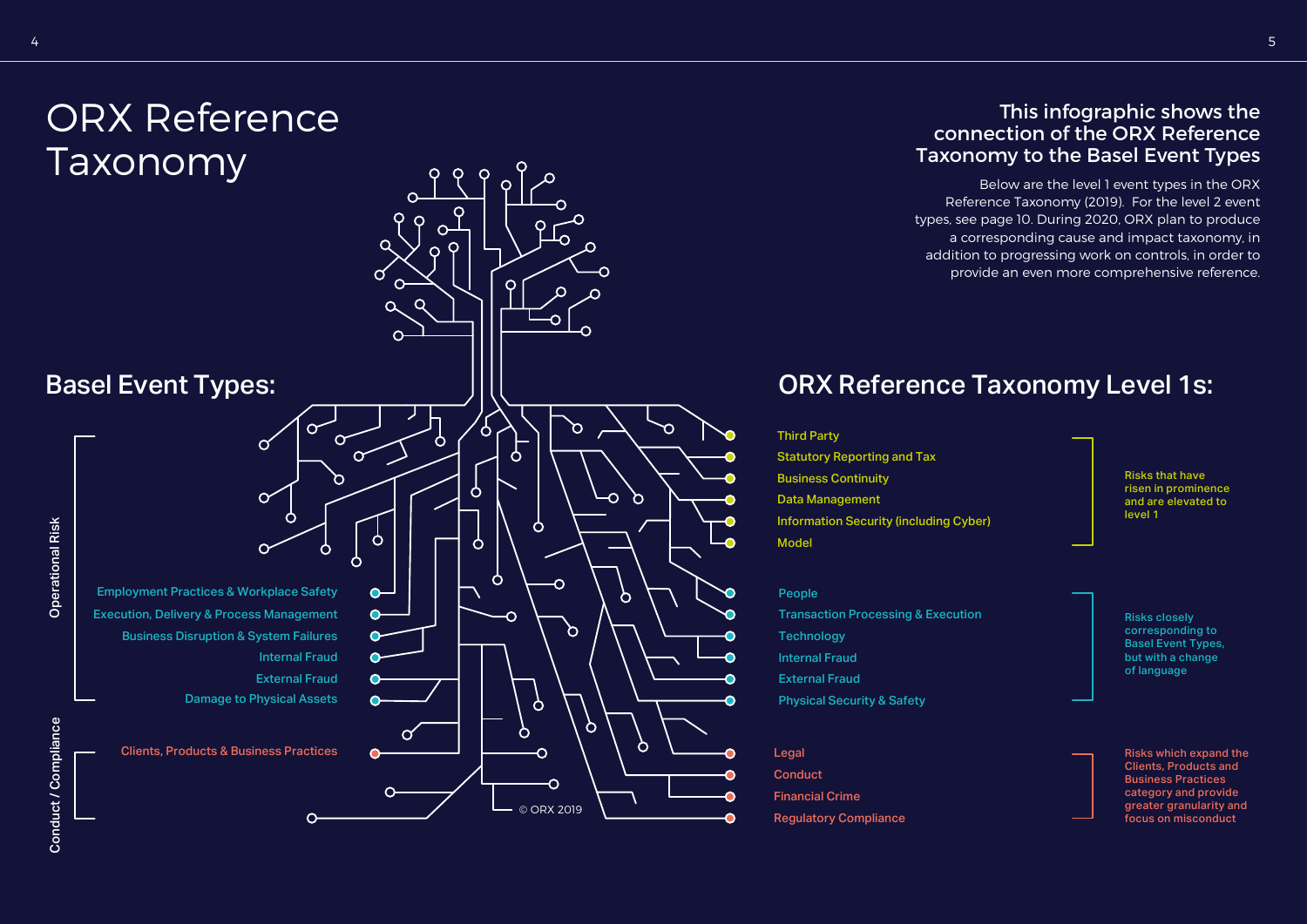# Introduction

## A level 1 reference taxonomy

In 2018, an ORX research study<sup>6</sup> developed an emerging level 1 ORX Reference Taxonomy. 90% of the 2018 study's 40 participants had adopted an enhanced taxonomy which captures the key risks they see in today's business environment, and one which is defined in a language familiar to their business leaders.

It was, however, important to note that a significant majority had not moved completely away from Basel Event Types – more accurately they had evolved and expanded them. This held true for participants who self-identified as following a Basel structure, but also true to an extent with those who self-identified as having developed their own taxonomy.

In some cases, we have observed more wholesale changes, particularly with participants who self-identified as having developed their own taxonomy. This allows more freedom in the way they can express their risk profile. It in turn often results in a larger number of level 1 risks (compared to the Basel structure), reflecting the desire to elevate certain risks to higher prominence.

## A full reference taxonomy

- $\cdot$  Be risk event based<sup>8</sup>
- Be designed to include two levels
- Be intuitive and easy to understand
- Cover the scope of and map back to – Basel Event Types
- Be mutually exclusive and collectively exhaustive (to the extent possible)



Building on the significant interest from ORX members, the wider industry and regulators in the 2018 taxonomy work, ORX has been pleased to work with Oliver Wyman using a larger set of taxonomies to:

#### 1. Develop an updated ORX Reference Taxonomy, including level 2 risks

2. Provide guidance to support and explain the taxonomy

This taxonomy can be used as a key reference to benchmark against and to observe industry trends. It is not a standard specifically intended to be adopted wholesale but can assist organisations in developing their taxonomies, provide industry evidence to support change and allow them to accelerate their thinking.

### Method

Working with Oliver Wyman, ORX reviewed an expanded data set of 58 ORX member taxonomies (collected from banks and insurers).<sup>7</sup> This was used to validate the 2018 level 1 reference, derive suitable supporting level 2 risks and to develop guidance.

We have then worked with a member advisory group to review, update and finalise the taxonomy.

During this work, several principles have been applied to develop the ORX Reference Taxonomy, namely that it should:

### Data in the driving seat

The data collected from ORX member taxonomies demonstrates that there are numerous equally valid approaches to risk taxonomy construction. Differences can arise because of an individual organisation's decisions regarding both the risks to include and where to position them. These decisions are influenced by external factors such as jurisdictional trends and idiosyncratic ones, such as internal organisational structures and the businesses in which an organisation operates. Establishing a taxonomy is not a perfect science and often requires the application of common sense and compromise.

The factors above, as well as the absence of industry-wide taxonomy developments, highlight the need for ORX to enhance the reference taxonomy and develop the level 2 categories.

Central to this development has been the use of the collected ORX member taxonomy data in a systematic and transparent way. Initially, data was used to validate and update the level 1 categories identified as part of the 2018 ORX study, then further analysis has been undertaken to assist in the development of the supporting level 2 risks for the enhanced taxonomy.

This analysis to develop level 2 risks involved:

- Identification of the "risk dimensions" used to describe each level 1/level 2 risk; for example, under External Fraud, level 2 risks in participant taxonomies are linked to dimensions including actor, item, product and channel
- The adoption of either the most common approach to level 2 risks or, where significant divergence was observed, using the most consistent approach to determine level 2 risks
- Review and feedback from the member advisory group of the risks where practice diverged the most

� Two member taxonomies were added subsequently which were used to validate the proposed ORX Reference Taxonomy, taking the dataset to 60.

� As opposed to cause or impact based; see page 14 on the bow tie methodology

This public report provides a summary of the full report available to ORX members. It includes a background to this work, an overview of the method applied to develop the ORX Reference Taxonomy, notable observations from the taxonomy data collected from ORX members and the Level 1 and 2 risk titles.

## ORX Reference Taxonomy resources available

ORX can provide a full set of ORX Reference Taxonomy resources, including:

- The full ORX Reference Taxonomy report that includes further analysis and information on the member taxonomy data collected, as well as deep dives on approaches to Cyber, Conduct and Third Party risk
- **The Reference Taxonomy** level 1 and level 2 risks with comprehensive definitions
- Guidance supporting users to understand the application of the ORX Reference Taxonomy
- A mapping of the taxonomy back to Basel Event types

#### If you would like further information on these, please contact communications@orx.org

During 2020, in order to provide an even more comprehensive reference, ORX plan to produce a corresponding cause and impact taxonomy, in addition to progressing work on controls.

The ORX Reference Taxonomy will also be incorporated into the ORX News<sup>5</sup> service (see page 13 for more details about ORX News).

� <https://managingrisktogether.orx.org/orx-news>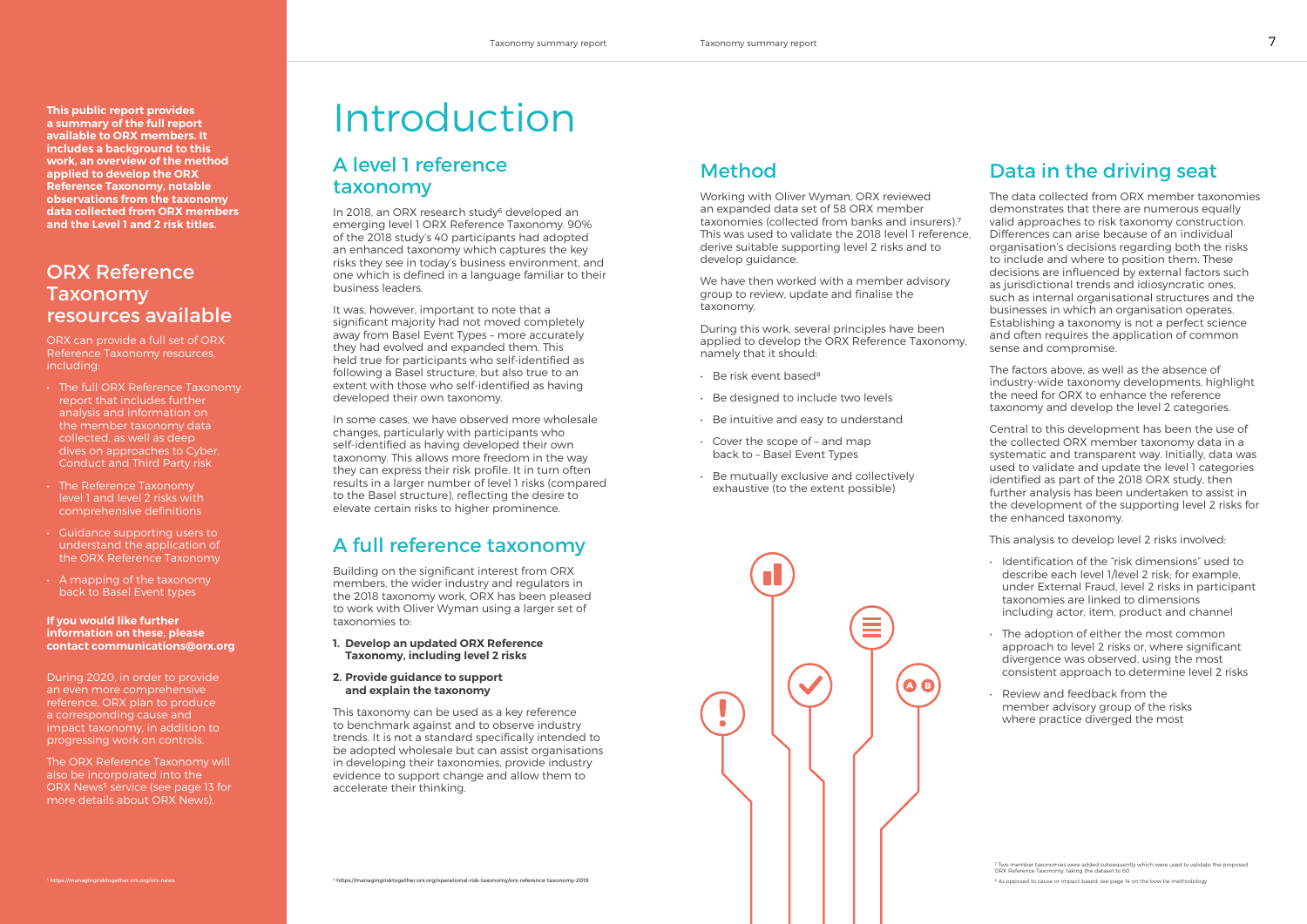## Observations from the taxonomy data

Relative to the Basel Event Types, overall there is an increase in the number of level 1 risks in the taxonomies collected. On average there were of 14 level 1 risks versus the 7 original level 1 Basel Event Types. Another way of capturing increasing prominence in certain risk types is the increased use of risk "themes" as standalone risk categories, for example Conduct and Cyber.<sup>9</sup>

The review of participant taxonomies highlighted several themes, with some interesting and notable observations:

• Increase in level 1 size and use of risk "themes"

The increase of both level 1 risks and in the use of risk themes potentially reflects a more developed and granular approach to defining operational risk. It may also reflect the increased number of risks uniquely recognised under the operational risk umbrella.<sup>10</sup>

#### • Use of different dimensions

For several risks, participants use a combination of different "dimensions" to define their level 2 risks. This was particularly evident for Conduct – where dimensions observed relate to market integrity, products and services, as well as clients and business practices. Different dimensions were also evident for External Fraud (as mentioned in the "Data in the driving seat" section on page 7) and for Internal Fraud (similar to External Fraud). Although the combinations of dimensions used can appear illogical, this pattern may have evolved as taxonomies are developed over time, with categories being added to respond to new threats or risks, or new regulatory areas of focus. Often organisations do not have the luxury of starting their taxonomy again.

#### • Control failures

Often participating taxonomies included level 2 risks that could be classed as causes and/or control failures. Given the increasing likelihood that organisations are penalised for inadequate control frameworks or control failures, without strictly having had an event occur, this may reflect a pragmatic approach to incorporate incidents that could lead to an impact.

### Divergence was evident

In addition to the observations already mentioned, there was divergent practice evident in the participant taxonomies. The widest range of practice was seen within the risks that have risen in prominence – those often described as more "thematic" than pure risks (as per the control failures observation). This included Cyber, Conduct and Third Party.

Analysis highlighted that the 60 participants take different approaches to categorising these risks. Approaches observed included the use of such categories as level 1 risks, using impact and causal taxonomies to support classification, as well as the use of flags to indicate where an event may relate to more than one risk type.

As an example of the variances observed, an event captured as External Fraud may have a cyber-attack at its cause. Depending on an organisation's approach, this could be classified as Cyber, or as an External Fraud with a Cyber cause, or as an External Fraud tagged with a Cyber flag. A further example is a technology failure event that may impact customers. This could be recorded as Conduct, or as a technology failure with a customer or conduct impact, or as a technology failure tagged with a Conduct flag.

These variances may well have arisen due to a lack of an industry standard covering such risks. Organisations' taxonomies have grown organically, gaining idiosyncratic features influenced by factors such as the organisation's approach to risk management, their jurisdiction and regulator.

In the full ORX Reference Taxonomy report available, there is further information outlining the analysis undertaken on the taxonomy data and the observations set out here. Supporting this there are also deep dives looking specifically at industry approaches taken for the categorisation of Cyber, Conduct and Third Party risks and further explanation of the approach and logic applied when developing these areas in the ORX Reference Taxonomy.

Please get in touch with ORX at communications@orx.org for further information about this full report on the ORX Reference Taxonomy.

## Why a reference and what next?

Given the observations and areas of divergence described for certain risks, ORX believe it is extremely helpful to publish this taxonomy as a reference. The aim at this stage is to help develop consistent industry thinking rather than provide a taxonomy intended as a wholesale standard.

It is hoped the ORX Reference Taxonomy has captured the wisdom of crowds and distilled many of the successful features of operational risk taxonomies from across the industry.

It will not currently be used for the ORX global loss data exchange services. However, ORX will seek feedback from its membership, the wider industry and regulators, including understanding where it has been adopted and the results of any benchmarking work. We also intend to re-run the initiative in 12 to 18 months' time.

Updating the taxonomy iteratively will allow ORX to collect updated taxonomies and review the effectiveness of the reference, help ensure it remains relevant and inclusive of key industry risks, and monitor potential convergence towards a future industry standard.

### ORX Reference Taxonomy in action

ORX will use the reference taxonomy during 2020 in [ORX News](https://managingrisktogether.orx.org/orx-news)<sup>11</sup>. This will allow it to be tested in action and support subscribers to the ORX News service in searches and reports.

We also aim to use the taxonomy in other information services and products, particularly focusing on how we analyse and report on material risks.

See page 12 for more information about ORX and our services.

## We observed common changes, and the ORX Reference Taxonomy reflects this…

#### A change of language

Some risks closely corresponding to Basel Event Types, but with a change of language.

#### Greater focus on misconduct

Risks which expand the Clients, Products and Business Practices category and provide greater granularity, such as Compliance, Financial Crime and Misconduct.

#### An elevation of material concerns

Risks that have risen in prominence and are elevated to level 1. This includes Information Security, Cyber, Data, Model and Third Party.

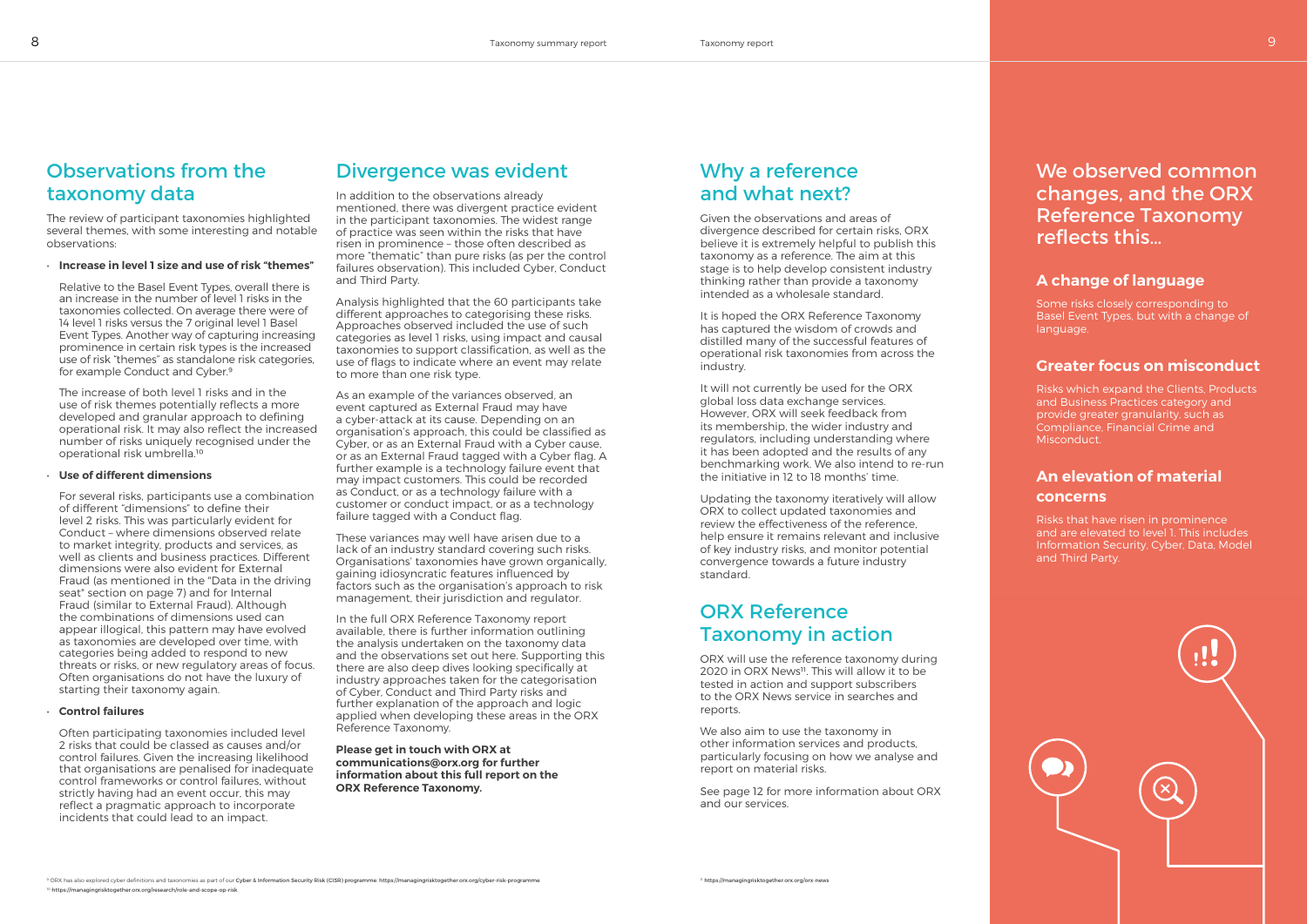## The ORX Reference Taxonomy<sup>®</sup>

| <b>Level 1 Risks</b>                           | <b>Level 2 Risks</b>                                                           |  |  |  |  |
|------------------------------------------------|--------------------------------------------------------------------------------|--|--|--|--|
|                                                | Breach of employment legislation or regulatory requirements                    |  |  |  |  |
| People                                         | Ineffective employment relations                                               |  |  |  |  |
|                                                | Inadequate workplace safety                                                    |  |  |  |  |
|                                                | Third party/vendor fraud                                                       |  |  |  |  |
| <b>External Fraud</b>                          | Agent/broker/intermediary fraud                                                |  |  |  |  |
|                                                | First party fraud                                                              |  |  |  |  |
|                                                | Internal fraud committed against the organisation                              |  |  |  |  |
| <b>Internal Fraud</b>                          | Internal fraud committed against customers/clients, or third/fourth<br>parties |  |  |  |  |
|                                                | Damage to organisation's physical asset                                        |  |  |  |  |
| <b>Physical Security &amp; Safety</b>          | Injury to employee or affiliates outside the workplace                         |  |  |  |  |
|                                                | Damage or injury to public asset                                               |  |  |  |  |
| <b>Business Continuity</b>                     | Inadequate business continuity planning/event management                       |  |  |  |  |
|                                                | Processing/execution failure relating to clients and products                  |  |  |  |  |
|                                                | Processing/execution failure relating to securities and collateral             |  |  |  |  |
| <b>Transaction Processing</b><br>and Execution | Processing/execution failure relating to third party                           |  |  |  |  |
|                                                | Processing/execution failure relating to internal operations                   |  |  |  |  |
|                                                | Change execution failure                                                       |  |  |  |  |
|                                                | Hardware failure                                                               |  |  |  |  |
| Technology                                     | Software failure                                                               |  |  |  |  |
|                                                | Network failure                                                                |  |  |  |  |
|                                                | Insider trading                                                                |  |  |  |  |
|                                                | Anti-trust/anti-competition                                                    |  |  |  |  |
|                                                | Improper market practices                                                      |  |  |  |  |
|                                                | Pre-sales service failure                                                      |  |  |  |  |
|                                                | Post-sales service failure                                                     |  |  |  |  |
| Conduct                                        | Client mistreatment/failure to fulfil duties to customers                      |  |  |  |  |
|                                                | Client account mismanagement                                                   |  |  |  |  |
|                                                | Improper distribution/marketing                                                |  |  |  |  |
|                                                | Improper product/service design                                                |  |  |  |  |
|                                                | Whistleblowing                                                                 |  |  |  |  |
|                                                |                                                                                |  |  |  |  |

Breach of code of conduct and employee misbehaviour

| <b>Level 1 Risks</b>                             | <b>Level 2 Risks</b>             |  |  |  |
|--------------------------------------------------|----------------------------------|--|--|--|
|                                                  | Mishandling of legal processes   |  |  |  |
| Legal                                            | Contractual rights/obligation fa |  |  |  |
|                                                  | Non-contractual rights/obligat   |  |  |  |
|                                                  | Money laundering and terroris    |  |  |  |
|                                                  | Sanctions violation              |  |  |  |
| <b>Financial Crime</b>                           | Bribery and corruption           |  |  |  |
|                                                  | KYC and transaction monitorir    |  |  |  |
|                                                  | Ineffective relationship with re |  |  |  |
|                                                  | Inadequate response to regula    |  |  |  |
| <b>Regulatory Compliance</b>                     | Improper licensing/certification |  |  |  |
|                                                  | Breach of cross-border activitie |  |  |  |
|                                                  | Prudential risk                  |  |  |  |
|                                                  | Third party management cont      |  |  |  |
| <b>Third Party</b>                               | Third party criminality/non-cor  |  |  |  |
|                                                  | Inadequate intra-group agreer    |  |  |  |
|                                                  | Data theft/malicious manipula    |  |  |  |
|                                                  | Data loss                        |  |  |  |
| <b>Information Security</b><br>(including Cyber) | Cyber risk events                |  |  |  |
|                                                  | Data privacy breach/confident    |  |  |  |
|                                                  | Improper access to data          |  |  |  |
|                                                  | External financial and regulate  |  |  |  |
| <b>Statutory Reporting</b><br>and Tax            | Tax payment/filing failure       |  |  |  |
|                                                  | Trade/transaction reporting fai  |  |  |  |
|                                                  | Unavailability of data           |  |  |  |
|                                                  | Poor data quality                |  |  |  |
| Data Management                                  | Inadequate data architecture/    |  |  |  |
|                                                  | Inadequate data storage/reten    |  |  |  |
|                                                  | Model/methodology design er      |  |  |  |
| Model                                            | Model implementation error       |  |  |  |
|                                                  | Model application error          |  |  |  |
|                                                  |                                  |  |  |  |

<sup>12</sup> The public summary of the ORX Reference Taxonomy (copyright ORX 2019) is freely available for all financial organisations to benefit from. The more detailed ORX Reference Taxonomy and guidance is provided<br>free of char

|  | c | ٠٢. |  |  |  |
|--|---|-----|--|--|--|
|  |   |     |  |  |  |

gation failures

/obligation failures

terrorism financing

onitoring control failure

with regulators

regulatory change

tification/registration

activities/extra-territorial regulations

nt control failure

non-compliance with rules and regulations

agreements/SLAs

anipulation of data

nfidentiality mismanagement

egulatory reporting failure

rting failure

Inature/IT infrastructure

ge/retention and destruction management

esign error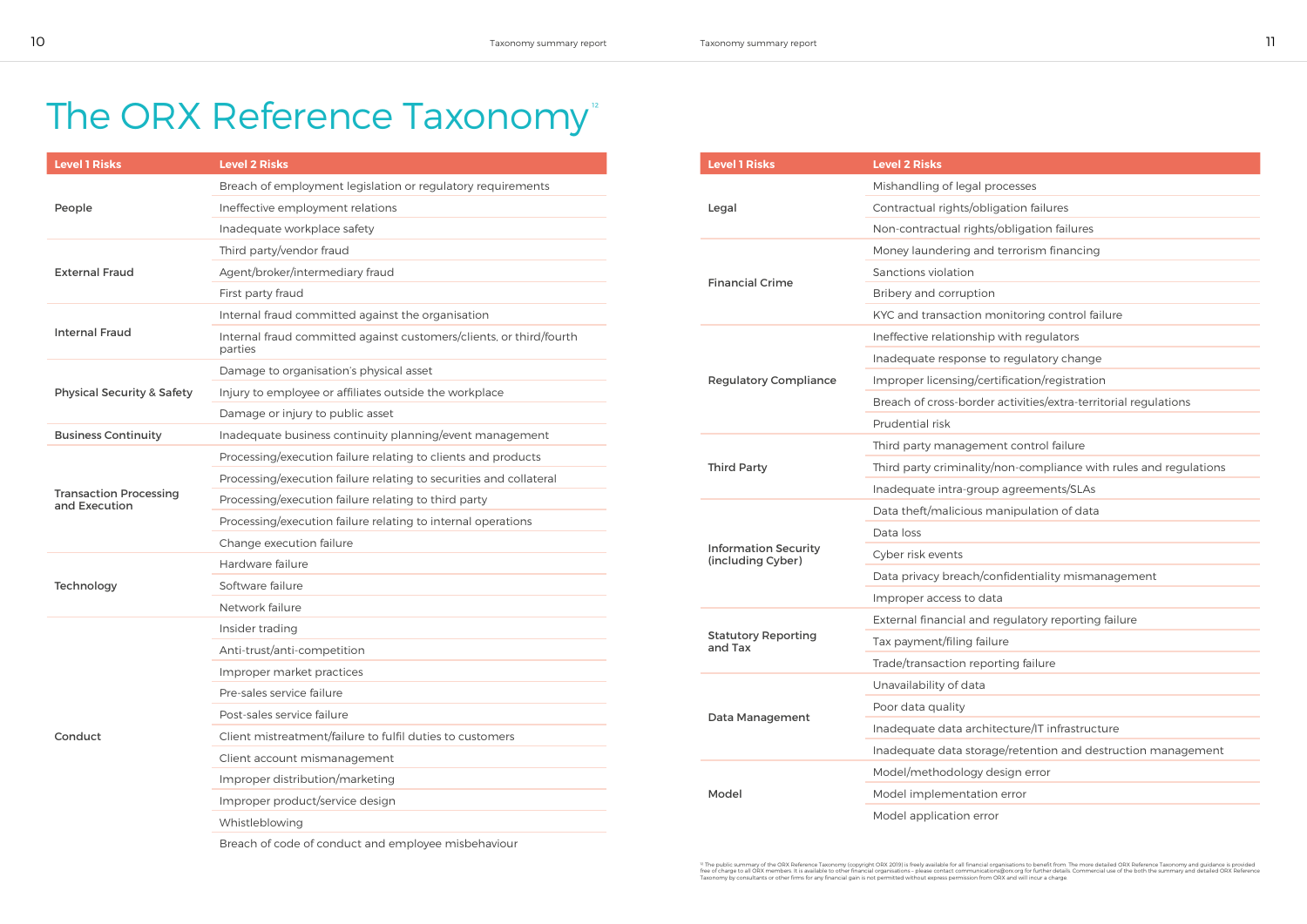# $0.R.X$



## **Delivering leading-edge support services**

ORX have a range of services, projects and events to support the sharing of ideas in the wider measurement and management of operational and non-financial risk.

While membership is our core offering, there are also many other services and resources available for the wider operational risk community to benefit from.

Initially set up to provide a global platform for the secure and anonymised exchange of high-quality loss data, ORX has developed its remit substantially over the years thanks to the collaboration of the community of risk professionals we bring together.

Why not join the community to see how you could benefit?

## **Premium subscription services**

In addition to reporting risk loss events within a 24-hour period, ORX News produces "deep dives" upon request about key events to gain a risk-focused view of significant losses.

ORX has developed two premium support services that don't require you to be an ORX member. Both are available to any financial organisation\* to benefit from, with a discounted price for members.

## **O.R.X** Scenarios

This service provides you with an extensive scenario library, scenario practice benchmark studies, and access to a global scenario practitioner network.

In addition, ORX Scenarios provides a scenario development handbook and a risk intelligence pack. Our Scenarios developments are continuing, for example an additional focus on increasing the practical outputs of scenarios.

ORX News is an industry-leading provider of publicly reported operational risk loss events from around the world. It is a single source for data and analysis, covering the banking, insurance and asset management sectors.

## **our library 8000 News stories + on our platform**

### **ORX Scenarios key benefits:**

### **ORX News key benefits:**

- Access to an industry-leading scenario library, containing over 1,000 quality scenarios from the leading financial services firms globally
- Access to a global scenario practitioner network, including free invitation-only events such as our global Scenario & Analytics Forum and regular working groups
- Scenario practice benchmark studies, providing thought leadership to enhance your internal practices
- A scenario development handbook a roadmap for creating and quantifying scenarios for specific risks, such as cyber
- Risk intelligence packs ready-made packs of external information to support scenario development
- \* ORX Scenarios is subject to requirements and conditions of data collection being met

An Application Programming Interface (API) allowing you to automatically pull ORX News data into your own system, for example your GRC platform. Contact support@orx.org for more info

## **O.R.X** News

- Very competitive pricing due to ORX being a not-for-profit organisation
- A fast turnaround headline published within 24 hours
- No limit on access, with unlimited user licences Financial services specific, plus cyber
- stories from other industries
- High-quality, concise summaries from our team of professional researchers
- Alerts and categories that can be customised to your interests
- Sophisticated reporting functionality reports can be exported in Excel or PDF
- Global coverage our researchers speak nine languages collectively
- Free personalised system training for all users in your organisation

**1050 Scenarios in +**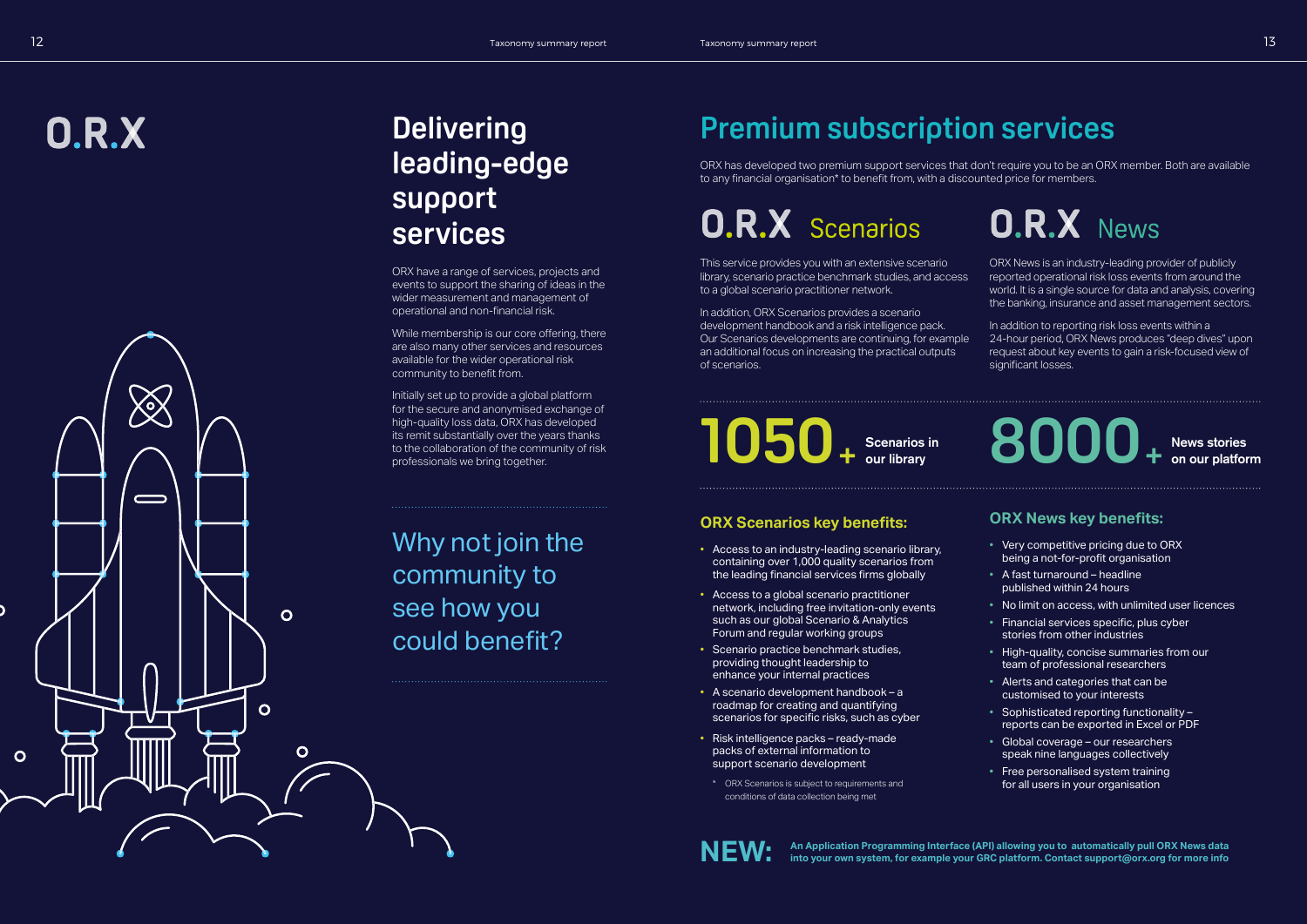## About ORX

ORX is the largest operational risk association in the financial sector and has been a leading support for the industry since 2002.

For nearly two decades, we have been an ever expanding global community, bringing together thousands of operational risk professionals to share knowledge, expertise and experience.

We not only support individual organisations to assess their vulnerability to losses, but we also shape industry-wide development of best practice.

Our services include a range of solutions focused on effective management and measurement of operational and non-financial risk. This includes global loss data exchange, an extensive research programme and a series of events held around the world.

ORX is owned and managed by over 95 financial firms from all over the world. As a not-for-profit organisation, we invest all income back into providing high-quality benefits for operational and non-financial risk professionals. This ultimately helps develop the future direction of the discipline.

## About Oliver Wyman

Oliver Wyman is a global leader in management consulting that combines deep industry knowledge with specialised expertise in strategy, operations, risk management, and organisation transformation.

For more information please contact the marketing department by email at info-FS@oliverwyman.com or by phone at one of the following locations:

AMERICAS 1 212 541 8100 EMEA 44 20 7333 8333 ASIA PACIFIC 65 6510 9700

# Appendix: bow tie methodology

The ORX Reference Taxonomy is based on the "bow tie" method (see Figure 1), which distinguishes between causes, events, impacts and controls. These are defined as follows:

- Cause: The risk causes constitute the underlying environment that allows risk events to develop. These causes therefore go beyond the immediate triggers of an event, such as control failure. Multiple causes can be mapped to an event.
- **Event:** The risk event is the central element of the framework, and is a discrete, specific occurrence, one degree removed from the impact on the organisation or its stakeholders.
- **Impact:** The risk event can have direct and/or indirect impact on an organisation and its stakeholders. Multiple impacts can be assigned to a risk event.

The public summary of the ORX Reference Taxonomy (copyright ORX 2019) is freely available for all financial organisations to benefit from. The more detailed ORX Reference Taxonomy and guidance is provided free of charge to all ORX members. It is available to other financial organisations – please contact communications@orx.org for further details. Commercial use of the both the summary and detailed ORX Reference Taxonomy by consultants or other firms for any financial gain is not permitted without express permission from ORX and will incur a charge.



#### Figure 1. Bow Tie Method

The "bow tie" method is used to ensure that only such events are captured by the taxonomy which plausibly lead to a direct impact.

#### Copyright © 2019 Oliver Wyman and ORX

All rights reserved. This report may not be reproduced or redistributed, in whole or in part, without the written permission of Oliver Wyman and ORX. Oliver Wyman and ORX accept no liability whatsoever for the actions of third parties in this respect.

The information and opinions in this report were prepared by Oliver Wyman and ORX. This report is not investment advice and should not be relied on for such advice or as a substitute for consultation with professional accountants, tax, legal or financial advisors. Oliver Wyman and ORX have made every effort to use reliable, up-to-date and comprehensive information and analysis, but all information is provided without warranty of any kind, express or implied. Oliver Wyman and ORX disclaim any responsibility to update the information or conclusions in this report. Oliver Wyman and ORX accept no liability for any loss arising from any action taken or refrained from as a result of information contained in this report or any reports or sources of information referred to herein, or for any consequential, special or similar damages even if advised of the possibility of such damages. This report may not be sold without the written consent of Oliver Wyman and ORX.

ORX and Oliver Wyman have prepared this report with care and attention. ORX and Oliver Wyman do not accept responsibility for any errors or omissions within this report. ORX and Oliver Wyman do not warrant the accuracy of the advice, statement or recommendations in this report. ORX and Oliver Wyman shall not be liable for any loss, expense, damage or claim arising from this report. The content of this report does not itself constitute a contractual agreement, and ORX and Oliver Wyman accept no obligation associated with this report except as expressly agreed in writing.

> ORX would like to thank all members who provided their taxonomies, and particularly those who were part of the member advisory group.